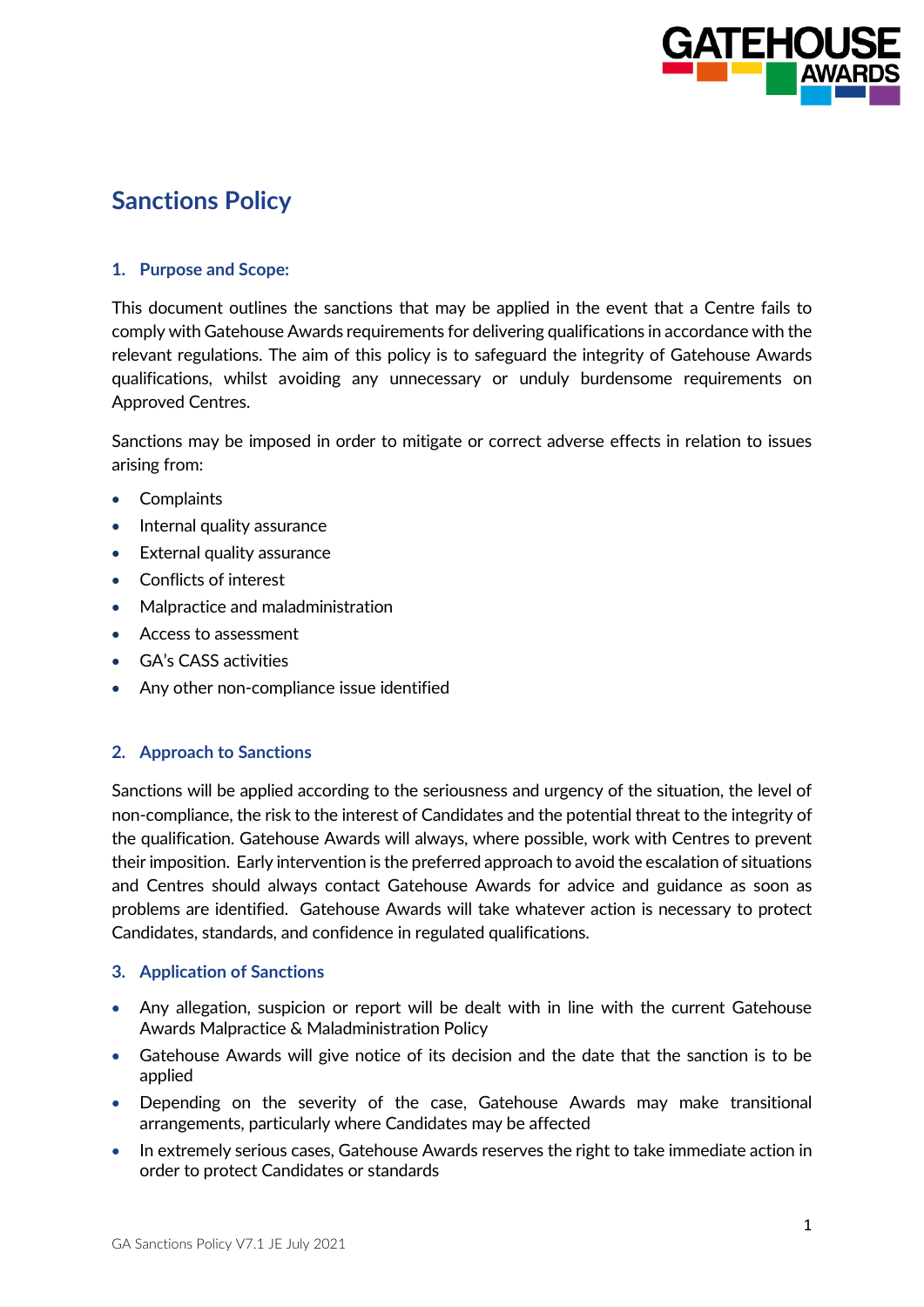

- Centres, and where applicable individual candidates, have the right to appeal against any sanctions proposed or already imposed in line with the Gatehouse Awards Appeals Policy and Procedure
- If necessary, Gatehouse Awards may seek the co-operation of appropriate third parties in taking action
- If necessary, Gatehouse Awards may inform all other Awarding Organisations who offer similar qualifications about the sanction imposed and provide a brief summary of the reasons why the action has been taken

If necessary, Gatehouse Awards will inform Ofqual or other relevant regulatory or Government bodies and will cooperate with any follow-up investigations required by them.

# **4. Types of Sanction**

The type of action Gatehouse Awards will take will depend on the impact and risks associated with the problem. The following will be considered:

- The impact on Candidates and public confidence in regulated qualifications
- Whether the breach applies to just one qualification or if it affects a range of qualifications
- Whether the Centre itself has identified the problem and has taken steps to address it
- Whether there is a history of non-compliance with the Centre, or, where applicable, an individual candidate, concerned
- The level of adverse effect the incident may have on the Candidate, the integrity of the exam, public confidence in Gatehouse Awards qualifications or regulated qualifications as an industry, the reputation of Gatehouse Awards with the public and/or relevant regulators
- The level of cooperation shown by the Centre, or, where applicable, an individual candidate during the course of the investigation

#### **4.1 Sanctions applied to centres**

A table of example issues and the resulting sanctions for non-compliance is given below. Please note this list is not exhaustive.

| <b>Non-compliance issue</b>                                                                                                                                                                                                                                                                                                                                                                                                                   | <b>Sanction</b>                  | <b>Rationale</b>                                                                                                  | <b>Sanction lifted</b><br>when:                                                                                                                         |
|-----------------------------------------------------------------------------------------------------------------------------------------------------------------------------------------------------------------------------------------------------------------------------------------------------------------------------------------------------------------------------------------------------------------------------------------------|----------------------------------|-------------------------------------------------------------------------------------------------------------------|---------------------------------------------------------------------------------------------------------------------------------------------------------|
| a) Centre's policies, procedures and<br>1.<br>assessment practices, and<br>responsibilities of personnel are not<br>clear or well understood by centre's<br>assessment, quality assurance and<br>compliance team<br>b) use of staff who do not meet the<br>minimum requirements as stipulated<br>by Gatehouse Awards (where<br>applicable)<br>Changes to key personnel, including<br>2.<br>Directors, not communicated to<br>Gatehouse Awards | Level 1- Entry in<br>action plan | Non-<br>compliance<br>with Centre<br>Approval but<br>no threat to<br>the integrity<br>of assessment<br>decisions. | Gatehouse<br>Awards is<br>satisfied that<br>the Centre has<br>taken all the<br>necessary steps<br>to resolve the<br>issues and<br>prevent<br>recurrence |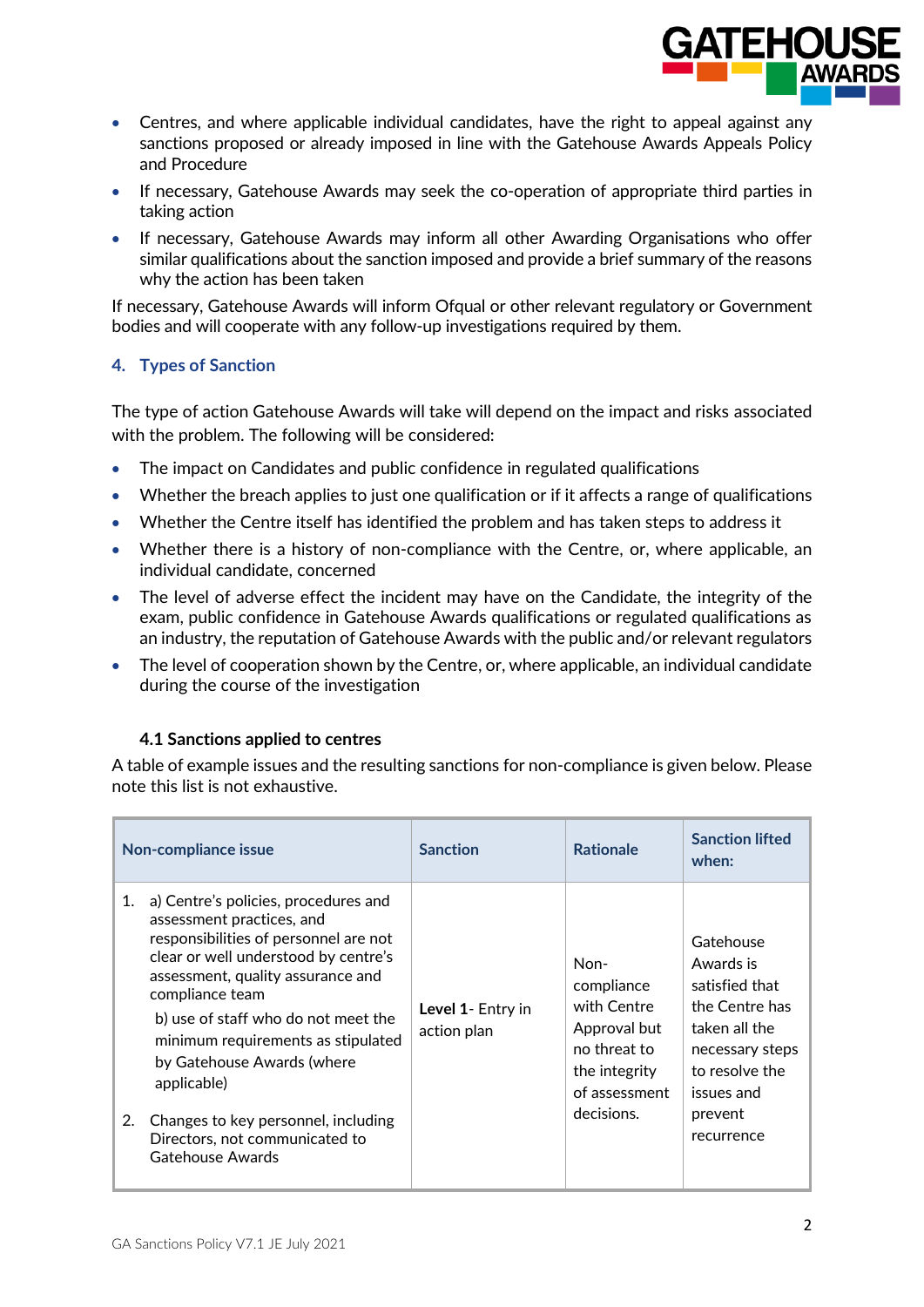

| Non-compliance issue             |                                                                                                                                                                                                                                                                                                                                                                                                                                                                                                                                                                                                                         | <b>Sanction</b>                                                                                                                                                                                                                                                                                    | <b>Rationale</b>                                                                                                                                      | <b>Sanction lifted</b><br>when:                                                                                                                         |
|----------------------------------|-------------------------------------------------------------------------------------------------------------------------------------------------------------------------------------------------------------------------------------------------------------------------------------------------------------------------------------------------------------------------------------------------------------------------------------------------------------------------------------------------------------------------------------------------------------------------------------------------------------------------|----------------------------------------------------------------------------------------------------------------------------------------------------------------------------------------------------------------------------------------------------------------------------------------------------|-------------------------------------------------------------------------------------------------------------------------------------------------------|---------------------------------------------------------------------------------------------------------------------------------------------------------|
| 1.<br>2.<br>3.<br>4.<br>5.<br>6. | Centre fails to keep accurate or<br>complete records to allow a full audit<br>to be carried out by Gatehouse<br><b>Awards External Quality Assurance</b><br>Previously agreed corrective<br>measures relating to Level 1 have<br>not been implemented<br>Centre persistently fails to respond<br>to communications from Gatehouse<br>Awards or its representatives in a<br>timely manner<br>Allegation of malpractice in which<br>the Centre's complicity may or may<br>not be confirmed<br>Allegation of malpractice resulting<br>from the Centre's negligence<br>The Centre fails to pay invoices as<br>they fall due | Level 2 - Entry in<br>action plan, and, if<br>appropriate, more<br>frequent<br>moderation of<br>qualification<br>submissions and<br>withholding of<br>certification until<br>issue resolved<br>Centre is not<br>allowed to expand<br>(i.e. open Satellites,<br>etc.) while Sanction<br>is in place | a) Close<br>scrutiny of the<br>Centre's<br>processes and<br>procedures,<br>plus their<br>understanding<br>of their<br>responsibilities<br>is required | Gatehouse<br>Awards is<br>satisfied that<br>the Centre has<br>taken all the<br>necessary steps<br>to resolve the<br>issues and<br>prevent<br>recurrence |
| 1.<br>2.                         | Discrepancies in the records or<br>recordings submitted for marking<br>indicating Candidates have been<br>advantaged or disadvantaged in<br>some way<br>Centre fails to provide access to<br>requested records, information,<br>Candidates and staff in a timely<br>manner                                                                                                                                                                                                                                                                                                                                              | Level $3 - As$ for<br>Level 2 above, plus<br>suspension of staff<br>and/or suspension<br>of the Centre's<br>ability to deliver<br>assessments until<br><b>Gatehouse Awards</b><br>are satisfied that<br>standards are at                                                                           | a) There is a<br>threat to<br>Candidates                                                                                                              | Gatehouse<br>Awards is<br>satisfied that<br>the Centre has<br>taken all the<br>necessary steps<br>to resolve the<br>issues and<br>prevent               |
| 3.<br>4.                         | Allegation of malpractice in which<br>the Centre's complicity has been, or<br>is likely to be confirmed<br>Qualification submissions show                                                                                                                                                                                                                                                                                                                                                                                                                                                                               | approved levels (if<br>visits are required<br>they might be done                                                                                                                                                                                                                                   | b) The<br>integrity of<br>the<br>assessment                                                                                                           | recurrence. In<br>addition, any<br>Candidates                                                                                                           |
| 5.                               | serious anomalies<br>Previously agreed corrective<br>measures relating to Level 2 non-<br>compliance are not implemented                                                                                                                                                                                                                                                                                                                                                                                                                                                                                                | at additional costs<br>to the Centre).<br>Possible<br>notification of                                                                                                                                                                                                                              | practices is<br>compromised                                                                                                                           | affected by the<br>actions of the<br>Centre have<br>been contacted                                                                                      |
| 6.                               | Security of examination papers has<br>been compromised or breached but<br>restricted to Centre level                                                                                                                                                                                                                                                                                                                                                                                                                                                                                                                    | issues to other<br>Awarding<br>Organisations                                                                                                                                                                                                                                                       |                                                                                                                                                       | and, where<br>necessary, re-<br>assessed at the                                                                                                         |
| 7.                               | Failure to effectively quality assure<br>satellite locations                                                                                                                                                                                                                                                                                                                                                                                                                                                                                                                                                            | and/or Ofqual (or<br>other relevant third<br>parties)                                                                                                                                                                                                                                              |                                                                                                                                                       | expense of the<br>Centre.                                                                                                                               |
| 1.<br>2.                         | Significant faults in the management<br>and compliance for a qualification<br>Serious allegations of malpractice<br>have been raised in which the<br>evidence shows that, on the balance<br>of probability, the Centre has been                                                                                                                                                                                                                                                                                                                                                                                         | Level $4 - As$ for<br>Level 3 above, plus<br>withdrawal of<br>approval to Centre                                                                                                                                                                                                                   | Significant<br>breakdown in<br>management<br>and<br>compliance of                                                                                     | As for Level 3,<br>plus additional<br>assurances<br>have been<br>received from                                                                          |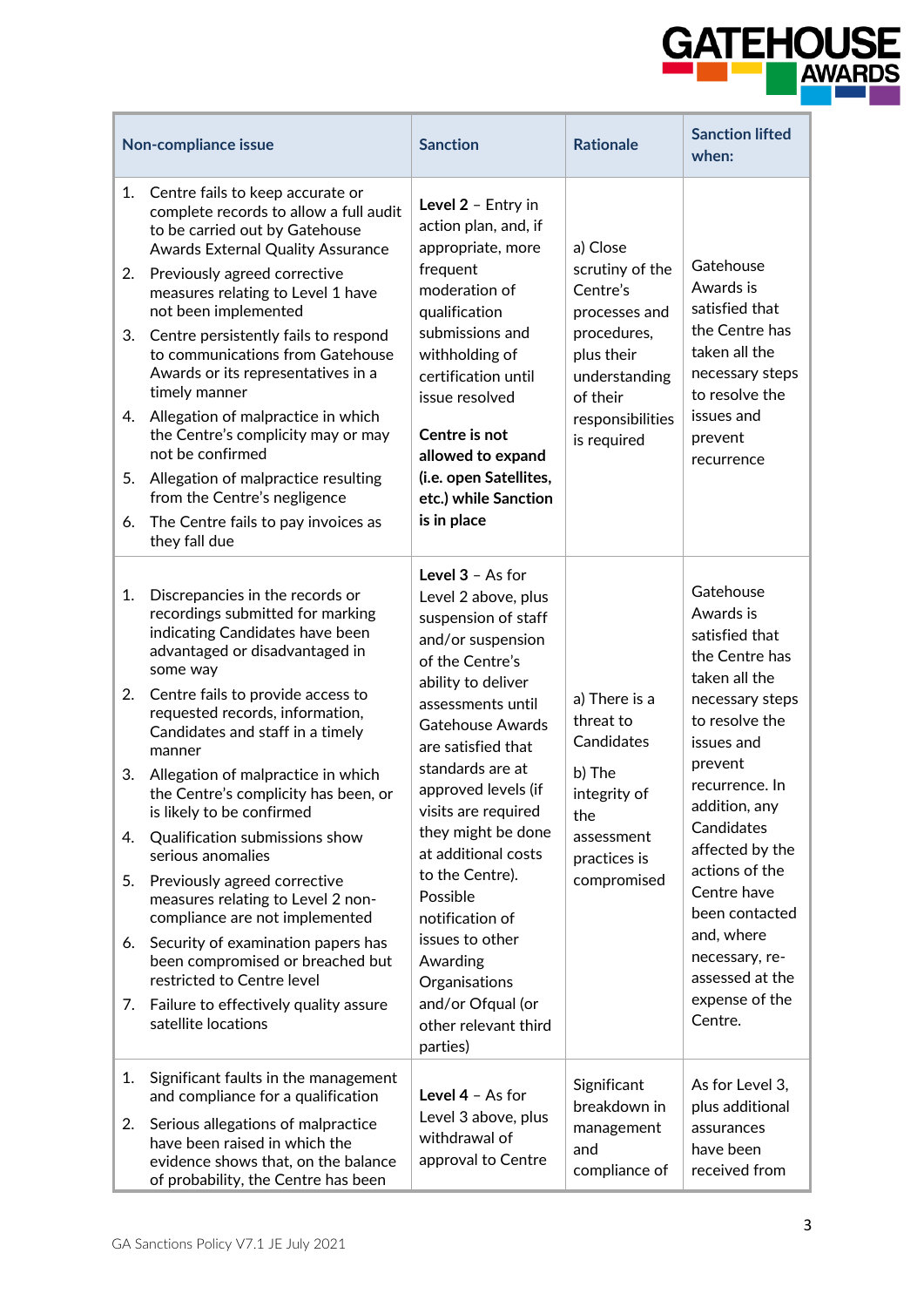

|    | Non-compliance issue                                                                                                                                                                        | <b>Sanction</b>                                                                              | <b>Rationale</b>                                                         | <b>Sanction lifted</b><br>when:                                   |
|----|---------------------------------------------------------------------------------------------------------------------------------------------------------------------------------------------|----------------------------------------------------------------------------------------------|--------------------------------------------------------------------------|-------------------------------------------------------------------|
|    | complicit, affecting the integrity of<br>the assessment and posing a risk to<br>the reputation of Gatehouse Awards,<br>as well as an adverse effect on the<br>candidate                     | for specific<br>qualification.                                                               | specific<br>qualifications                                               | the<br>management of<br>the Centre as to<br>how they<br>intend to |
| 3. | Previously agreed corrective<br>measures relating to Level 3 non-<br>compliance have not been<br>implemented                                                                                |                                                                                              |                                                                          | remain<br>compliant in<br>future.                                 |
| 4. | Security of examination papers has<br>been compromised or breached on a<br>regional, national or international<br>level                                                                     |                                                                                              |                                                                          |                                                                   |
| 5. | An individual at the Centre attempts<br>to influence the actions of the<br><b>Examination Observers or External</b><br>Quality Assurers in order to<br>influence the outcome of the result. |                                                                                              |                                                                          |                                                                   |
| 1. | Significant faults in the management<br>and compliance of some or all<br>Gatehouse Awards qualifications                                                                                    |                                                                                              |                                                                          |                                                                   |
| 2. | Previously agreed corrective<br>measures relating to Level 4 non-<br>compliance are not implemented                                                                                         |                                                                                              | In the opinion<br>of Gatehouse                                           |                                                                   |
| 3. | Security of examination papers has<br>been breached on a national or<br>international level and evidence<br>shows that the Centre was complicit<br>in this breach                           | Level 5 -<br>Permanent<br>withdrawal of                                                      | Awards,<br>management<br>and/or<br>compliance at<br>the Centre has       |                                                                   |
|    | 4. Centre refuses to cooperate with an<br>Gatehouse Awards investigation,<br>including (but not limited to):                                                                                | <b>Centre Approval</b><br>for all Gatehouse<br><b>Awards</b>                                 | broken down<br>irretrievably,<br>or the                                  | Not Applicable.<br>If a Centre has                                |
|    | Refusing access to premises to<br><b>Examination Observers or</b><br><b>External Quality Assurers</b><br>(whether announced or<br>unannounced)                                              | qualifications<br>including informing<br>other relevant<br><b>Awarding</b><br>Organisations, | reputation of<br>the Centre in a<br>wider context<br>has been<br>damaged | reached a Level<br>5 Sanction, this<br>cannot be lifted.          |
|    | Refusing access to candidate or<br>$\bullet$<br>relevant staff files during an<br>investigation                                                                                             | Ofqual and any<br>other affected third<br>parties as required                                | irretrievably<br>leading to an                                           |                                                                   |
|    | Refusing to provide candidate<br>$\bullet$<br>contact details                                                                                                                               |                                                                                              | unacceptable<br>risk for<br>Gatehouse                                    |                                                                   |
|    | Deliberately putting obstacles in<br>$\bullet$<br>the way of the investigation or<br>divert the focus of the<br>investigation in an effort to<br>conceal evidence of malpractice            |                                                                                              | Awards                                                                   |                                                                   |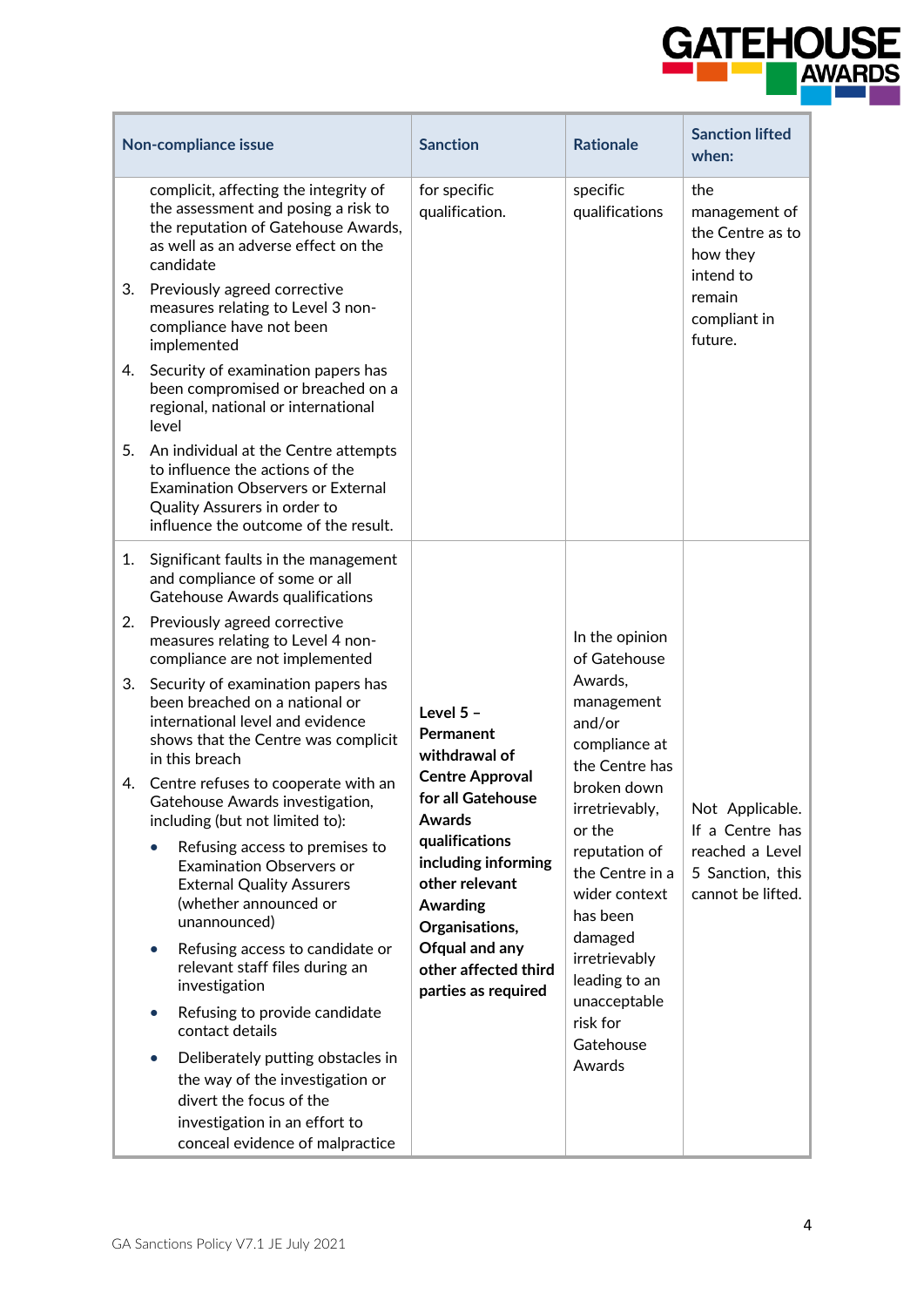

| Non-compliance issue                                                                                                              | <b>Sanction</b> | <b>Rationale</b> | <b>Sanction lifted</b><br>when: |
|-----------------------------------------------------------------------------------------------------------------------------------|-----------------|------------------|---------------------------------|
| 5. The Centre attempts to influence<br>the outcome of the result is either<br>endemic and / or supported by<br>senior management. |                 |                  |                                 |

## **4.2 Sanctions applied to individual Candidates**

GA will determine the application of a sanction or penalty according to the evidence presented, the nature and circumstances of the malpractice, and the type of qualification involved.

Not all the sanctions and penalties are appropriate to every type of qualification or circumstance.

These penalties may be applied individually or in combination.

This document outlines how the sanctions and penalties might be applied.

GA may, at their discretion, impose the following sanctions against candidates.

- 1. Warning (given during the examination by delivery staff and recorded in ERF)
- 2. Additional room sweeps and equipment checks during online examinations
- 3. Loss of all marks for the task
- 4. Loss of all marks for a unit (DNF)
- 5. Results withheld (the results for the entire examination are not released due to insufficient evidence of validity – followed by a free offer to take the examination again under observed conditions)
- 6. Results set aside if a candidate is not willing to participate in an observed retake examination within a timescale specified by GA, their results will be permanently set aside.
- 7. Disqualification from a unit / component (the results for the unit / component examination are not released due to sufficient evidence of malpractice being identified)
- 8. Disqualification from a whole qualification (the results for the entire examination are not released due to due to sufficient evidence of malpractice being identified)
- 9. Candidate debarral (Candidate is not permitted to register again for the same qualification for a period of 1 year from the date of the exam).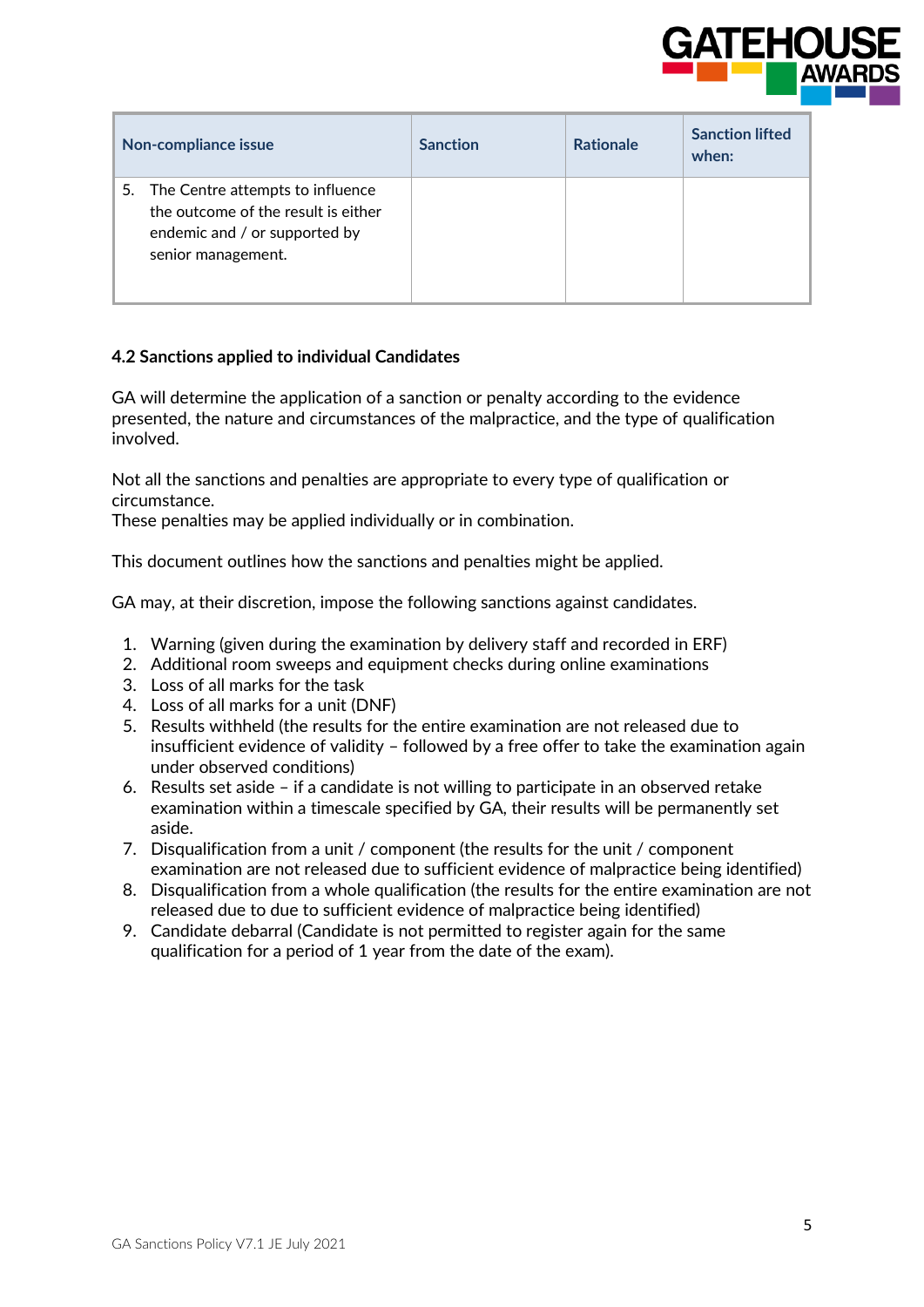

|                                                                                                                                                                   | <b>IMPACT ON THE ASSESSMENT</b>                                                                     |                                                                                                                                                                                                   |                                                                                                                                                                                                                                               |                                                                                                                                                                                                                                                                                            |                                                                                                                                                                     |
|-------------------------------------------------------------------------------------------------------------------------------------------------------------------|-----------------------------------------------------------------------------------------------------|---------------------------------------------------------------------------------------------------------------------------------------------------------------------------------------------------|-----------------------------------------------------------------------------------------------------------------------------------------------------------------------------------------------------------------------------------------------|--------------------------------------------------------------------------------------------------------------------------------------------------------------------------------------------------------------------------------------------------------------------------------------------|---------------------------------------------------------------------------------------------------------------------------------------------------------------------|
| <b>Type of issue</b>                                                                                                                                              | No impact on the<br>validity                                                                        | Possible / minor<br>impact on the<br>validity                                                                                                                                                     | Likely impact on the<br>validity                                                                                                                                                                                                              | Proof of impact on the<br>validity                                                                                                                                                                                                                                                         | <b>Repeated attempts at</b><br>malpractice                                                                                                                          |
|                                                                                                                                                                   | 1. Warning (given<br>during the<br>examination by<br>delivery staff and<br>recorded in ERF)         | 2. Loss of marks for<br>a task<br>3. Loss of all marks<br>for a unit (DNF)                                                                                                                        | 4. Results set aside<br>(the results for the<br>entire examination<br>are not released due<br>to insufficient<br>evidence of validity -<br>followed by a free<br>offer to resit)<br>(This criterion does<br>not apply to TIE<br>examinations) | 5. Disqualification from a<br>unit / component<br><b>OR</b><br>6. Disqualification the entire<br>examination (the results are<br>not released due to<br>sufficient evidence of<br>malpractice being identified)<br><b>OR</b><br>Removing the candidate<br>from the examination<br>session. | 7. Candidate debarral<br>(Candidate is not<br>permitted to register<br>again for the same<br>qualification for a<br>period of 1 year from<br>the date of the exam). |
| A Breach of the<br>instructions or advice of<br>an invigilator, supervisor,<br>or the awarding body in<br>relation to the<br>examination rules and<br>regulations | Warning early on<br>adhered to.                                                                     | Warning not<br>immediately adhered<br>to.<br>Minor non-<br>compliance: e.g.<br>sitting in a non-<br>designated seat;<br>continuing to write<br>for a short period<br>after being told to<br>stop. | n/a                                                                                                                                                                                                                                           | Warning disregarded or<br>major non-compliance: e.g.<br>refusing to move to a<br>designated seat; significant<br>amount of writing after<br>being told to stop;<br>unauthorised materials<br>discovered by the invigilator.                                                                | If this or other type of<br>malpractice repeated in<br>subsequent exam<br>sessions.                                                                                 |
| <b>B Collusion: working</b><br>collaboratively with other<br>candidates beyond what is<br>permitted                                                               | Attempt noted by the<br>invigilator, no<br>evidence of collusion<br>in the assessment<br>materials. | Minor evidence of<br>collusion in the<br>assessment<br>materials.<br>collaborative work<br>begins to affect the                                                                                   | n/a                                                                                                                                                                                                                                           | Significant evidence of<br>collusion in the assessment<br>materials.<br>candidates' work reflects<br>extensive similarities and<br>identical passages; due to a                                                                                                                            | If repeated in<br>subsequent exam<br>sessions.                                                                                                                      |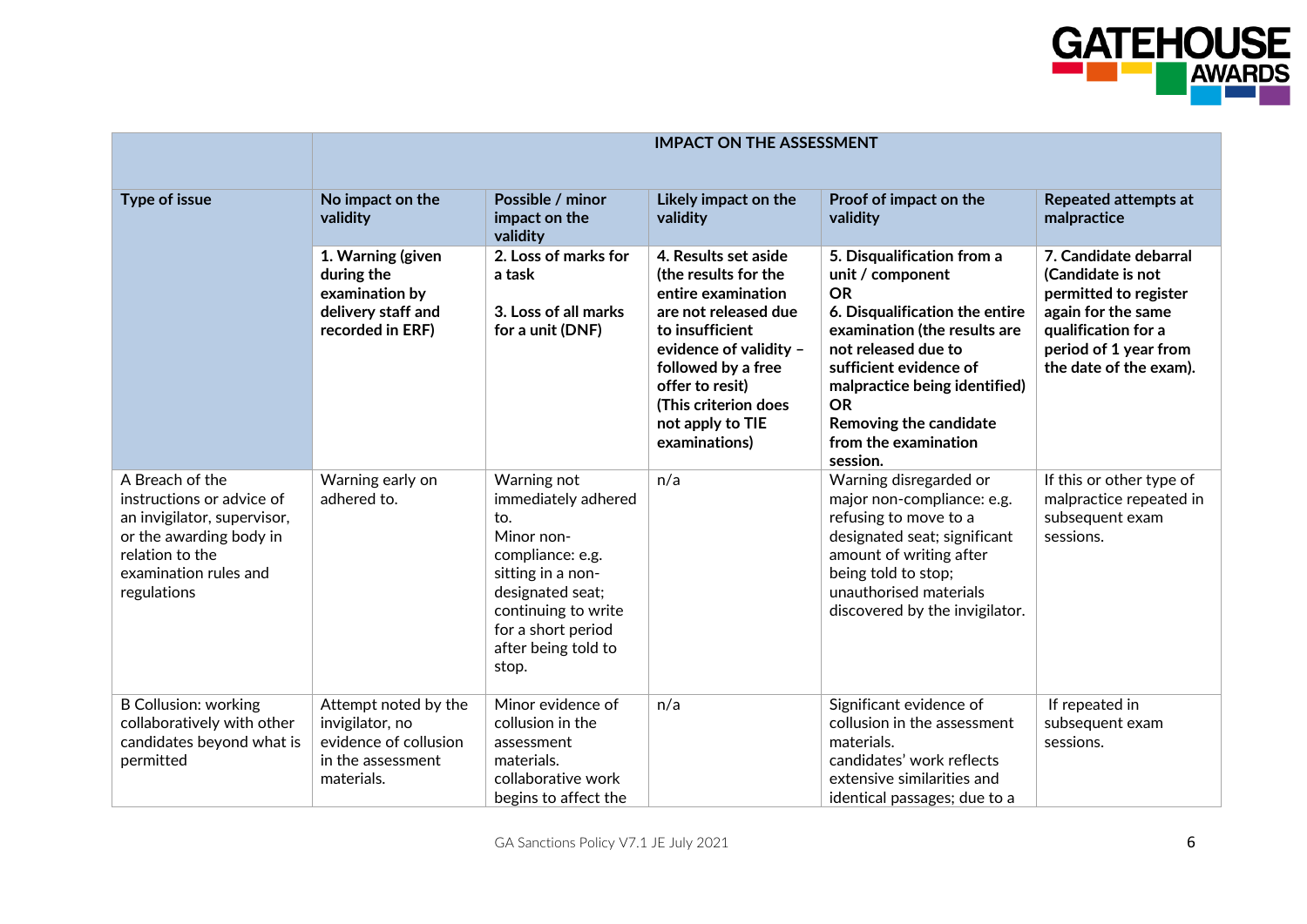

|                                                                                                                                                                                                               | collaborative work is<br>apparent in a few<br>areas, but possibly due<br>to teacher advice;<br>candidate unaware of<br>the regulations.                                                                                                                                                                 | examiner's ability to<br>award a fair mark to<br>an individual<br>candidate.                                                                                                                                                                |                                                                                                                                                                       | deliberate attempt to share<br>work.                                                                                                                                                                                                                                                                     |                                                                                                                                                                                                                                                                 |
|---------------------------------------------------------------------------------------------------------------------------------------------------------------------------------------------------------------|---------------------------------------------------------------------------------------------------------------------------------------------------------------------------------------------------------------------------------------------------------------------------------------------------------|---------------------------------------------------------------------------------------------------------------------------------------------------------------------------------------------------------------------------------------------|-----------------------------------------------------------------------------------------------------------------------------------------------------------------------|----------------------------------------------------------------------------------------------------------------------------------------------------------------------------------------------------------------------------------------------------------------------------------------------------------|-----------------------------------------------------------------------------------------------------------------------------------------------------------------------------------------------------------------------------------------------------------------|
| C Disruptive behaviour in<br>the examination room or<br>assessment session<br>(including use of offensive<br>language).                                                                                       | Minor disruption<br>lasting a short time;<br>calling out, causing<br>noise, turning around.                                                                                                                                                                                                             | n/a                                                                                                                                                                                                                                         | n/a                                                                                                                                                                   | Repeated or prolonged<br>disruption; unacceptably<br>rude remarks; being<br>removed from the<br>examination room; taking<br>another's possessions.                                                                                                                                                       | <b>Disruption continued</b><br>and significantly<br>affected the other<br>candidates in the<br>session.<br>warnings ignored;<br>provocative or<br>aggravated behaviour;<br>repeated or loud<br>offensive comments;<br>physical assault on staff<br>or property. |
| D Exchanging, obtaining,<br>receiving, passing on<br>information (or the<br>attempt to) which<br>could be assessment<br>related by means of<br>talking, electronic, written<br>or non-verbal<br>communication | Identified prior to or in<br>the first 5 minutes of<br>the exam session.<br>Isolated incidents of<br>talking before the start<br>of the examination or<br>after papers have been<br>collected.<br>Passing/receiving<br>written<br>communications which<br>clearly have no bearing<br>on the assessment. | Identified later but<br>during the exam<br>session. Talking<br>during the<br>examination about<br>matters not related<br>to the exam;<br>Accepting<br>examination related<br>information<br>accepting<br>assessment related<br>information. | Identified post-exam<br>session, no<br>substantiated<br>evidence but further<br>discrepancies indicate<br>that the validity is<br>likely to have been<br>compromised. | Identified post-exam session,<br>plus other evidence to<br>substantiate the claim.<br>Talking about examination<br>related matters during the<br>exam; whispering answers to<br>questions<br>Passing assessment related<br>information to other<br>candidates; helping one<br>another; swapping scripts. | If repeated in<br>subsequent exam<br>sessions.                                                                                                                                                                                                                  |
| E Making a false<br>declaration of authenticity                                                                                                                                                               | n/a                                                                                                                                                                                                                                                                                                     | If identified in<br>prepared tasks but<br>most of the work is<br>still done by the<br>candidate.                                                                                                                                            | If identified in<br>spontaneous tasks or<br>components no<br>substantiated<br>evidence but further                                                                    | If identified in spontaneous<br>tasks or components plus<br>other evidence to<br>substantiate the claim.                                                                                                                                                                                                 | If repeated in<br>subsequent exam<br>sessions.                                                                                                                                                                                                                  |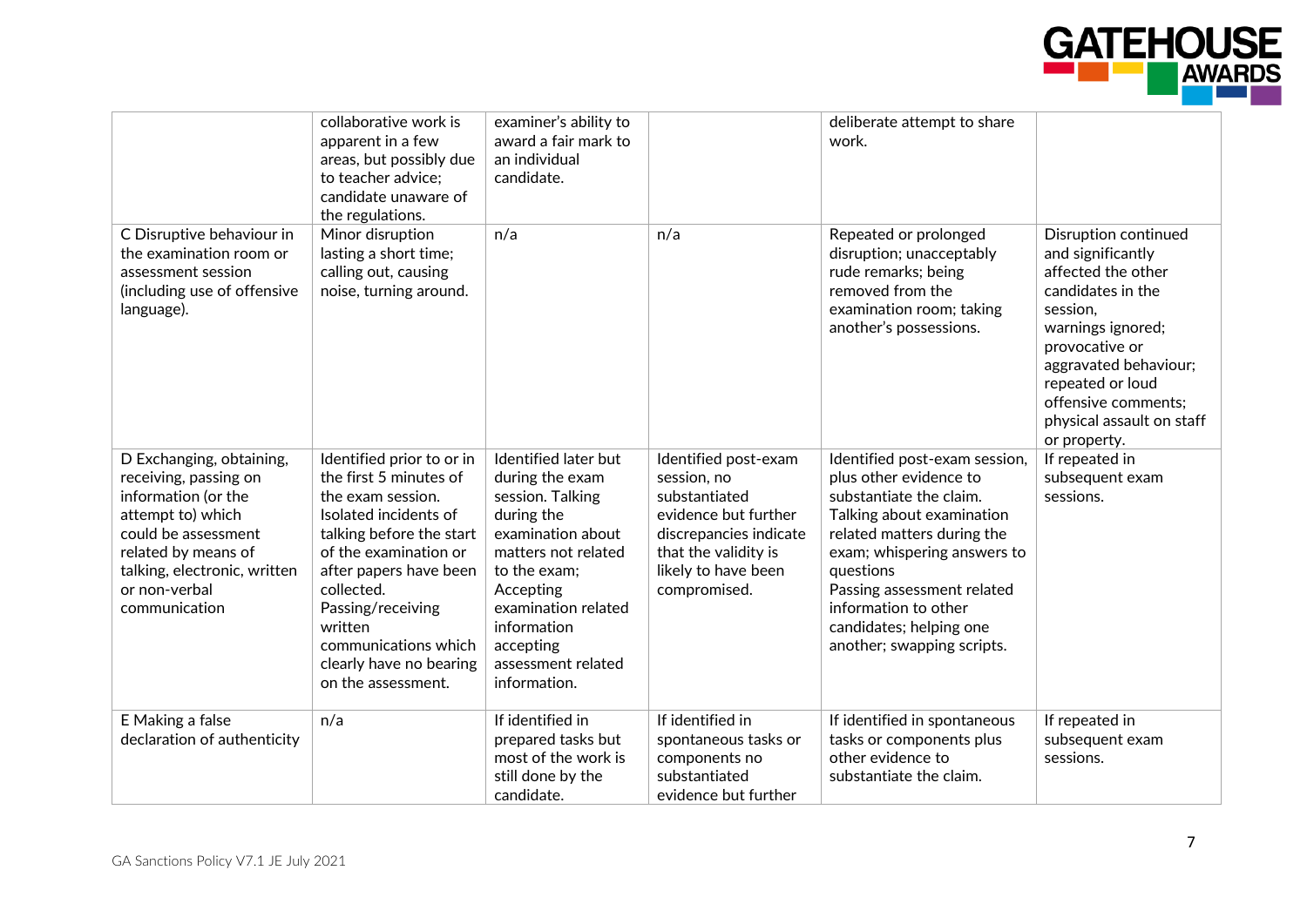

|                                                                                                                                                |     |                                                              | discrepancies indicate<br>that the validity is<br>likely to have been<br>compromised.<br>Sections of work done<br>by others, but most<br>still the work of the<br>candidate.                                                                                                                                                   | Most or all of the work is not<br>that of the candidate.                                                                                                                                                                                                                    |                                                |
|------------------------------------------------------------------------------------------------------------------------------------------------|-----|--------------------------------------------------------------|--------------------------------------------------------------------------------------------------------------------------------------------------------------------------------------------------------------------------------------------------------------------------------------------------------------------------------|-----------------------------------------------------------------------------------------------------------------------------------------------------------------------------------------------------------------------------------------------------------------------------|------------------------------------------------|
| F Plagiarism:<br>unacknowledged copying<br>from or reproduction of<br>published sources<br>(including the internet);<br>incomplete referencing | n/a | Minor amount of<br>plagiarism/poor<br>referencing in places. | Plagiarism from<br>published work listed<br>in the bibliography or<br>referenced; or minor<br>amount of plagiarism<br>from a source not<br>listed in the<br>bibliography or<br>referenced no<br>substantiated<br>evidence but further<br>discrepancies indicate<br>that the validity is<br>likely to have been<br>compromised. | If identified in spontaneous<br>tasks.<br>Plagiarism from published<br>work not listed in the<br>bibliography or referenced;<br>or plagiarised text consists<br>of the substance of the work<br>submitted and the source is<br>listed in the bibliography or<br>referenced. | If repeated in<br>subsequent exam<br>sessions. |
| G Impersonation                                                                                                                                | n/a | n/a                                                          | If candidate<br>involvement not<br>proven.                                                                                                                                                                                                                                                                                     | If candidate involvement<br>proven.<br>Deliberate use of wrong<br>name or number;<br>personating another<br>individual; arranging to be<br>personated.                                                                                                                      | If repeated in<br>subsequent exam<br>sessions. |
| H Being in possession of<br>unauthorised confidential<br>information about an<br>examination or<br>assessment                                  | n/a | n/a                                                          | n/a                                                                                                                                                                                                                                                                                                                            | If candidate involvement<br>proven                                                                                                                                                                                                                                          | If repeated in<br>subsequent exam<br>sessions. |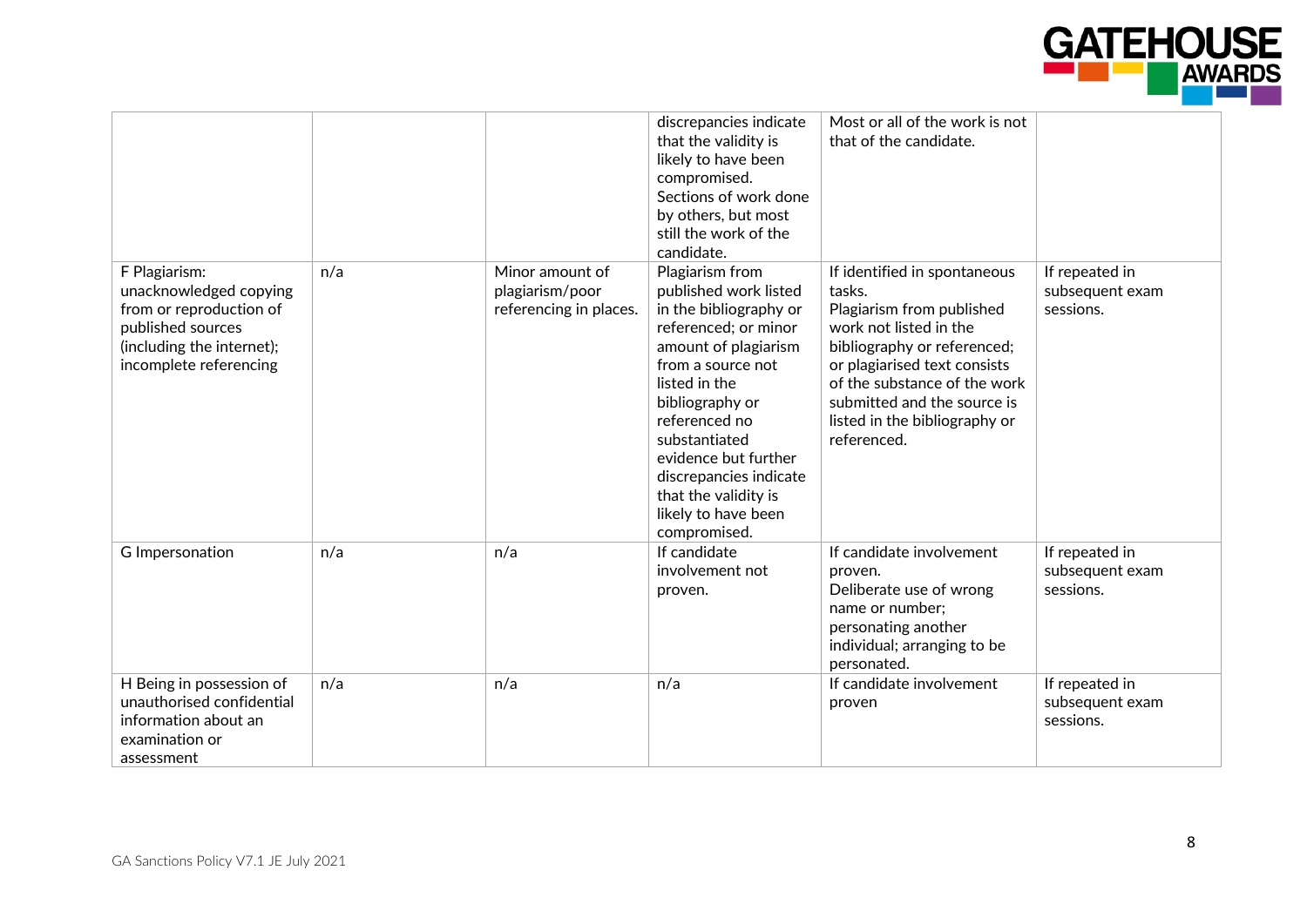

| I Bringing into the<br>examination room<br>unauthorised material or<br>notes in the wrong format | Notes/annotations go<br>beyond what is<br>permitted but do not<br>give an advantage;<br>notes irrelevant to<br>subject. | Notes/annotations<br>are relevant and<br>possibly give an<br>unfair advantage but<br>have not been used<br>in the exam. |                                                                                                         | Notes/annotations are<br>relevant and have been used<br>in the exam.                                                                                                                                                                                                                                                                                                                                     | If repeated in<br>subsequent exam<br>sessions. |
|--------------------------------------------------------------------------------------------------|-------------------------------------------------------------------------------------------------------------------------|-------------------------------------------------------------------------------------------------------------------------|---------------------------------------------------------------------------------------------------------|----------------------------------------------------------------------------------------------------------------------------------------------------------------------------------------------------------------------------------------------------------------------------------------------------------------------------------------------------------------------------------------------------------|------------------------------------------------|
| J Facilitating malpractice<br>on the part of other<br>candidates                                 | n/a                                                                                                                     | n/a                                                                                                                     | n/a                                                                                                     | If candidate involvement<br>proven.                                                                                                                                                                                                                                                                                                                                                                      | If repeated in<br>subsequent exam<br>sessions. |
| K Alteration or<br>falsification of any results<br>document, including<br>certificates           | n/a                                                                                                                     | n/a                                                                                                                     | n/a                                                                                                     | If candidate involvement<br>proven of<br>Falsification or forgery of<br>any certificate of<br>documentation                                                                                                                                                                                                                                                                                              | If repeated in<br>subsequent exam<br>sessions. |
| L Theft or deliberate<br>destruction of another<br>candidate's work                              | n/a                                                                                                                     | Minor damage to<br>work which does not<br>impair visibility.                                                            | Defacing scripts;<br>destruction of<br>candidate's own work.                                            | If candidate involvement<br>proven and significant<br>destruction of another<br>candidate's work or<br>taking somebody else's work<br>(e.g. project/ coursework) to<br>pass it off as one's own.                                                                                                                                                                                                         | If repeated in<br>subsequent exam<br>sessions. |
| M Misuse of examination<br>and assessment materials                                              | n/a                                                                                                                     | n/a                                                                                                                     | Accepting assessment<br>related information<br>without reporting it to<br>the awarding<br>organisation. | If candidate involvement<br>proven or the<br>misuse of assessment<br>material or exam related<br>information including:<br>attempting to gain or gaining<br>prior knowledge of<br>assessment information;<br>improper disclosure<br>(including electronic means);<br>receipt of assessment<br>information from the<br>examination room;<br>facilitating malpractice on<br>the part of others; passing or | If repeated in<br>subsequent exam<br>sessions. |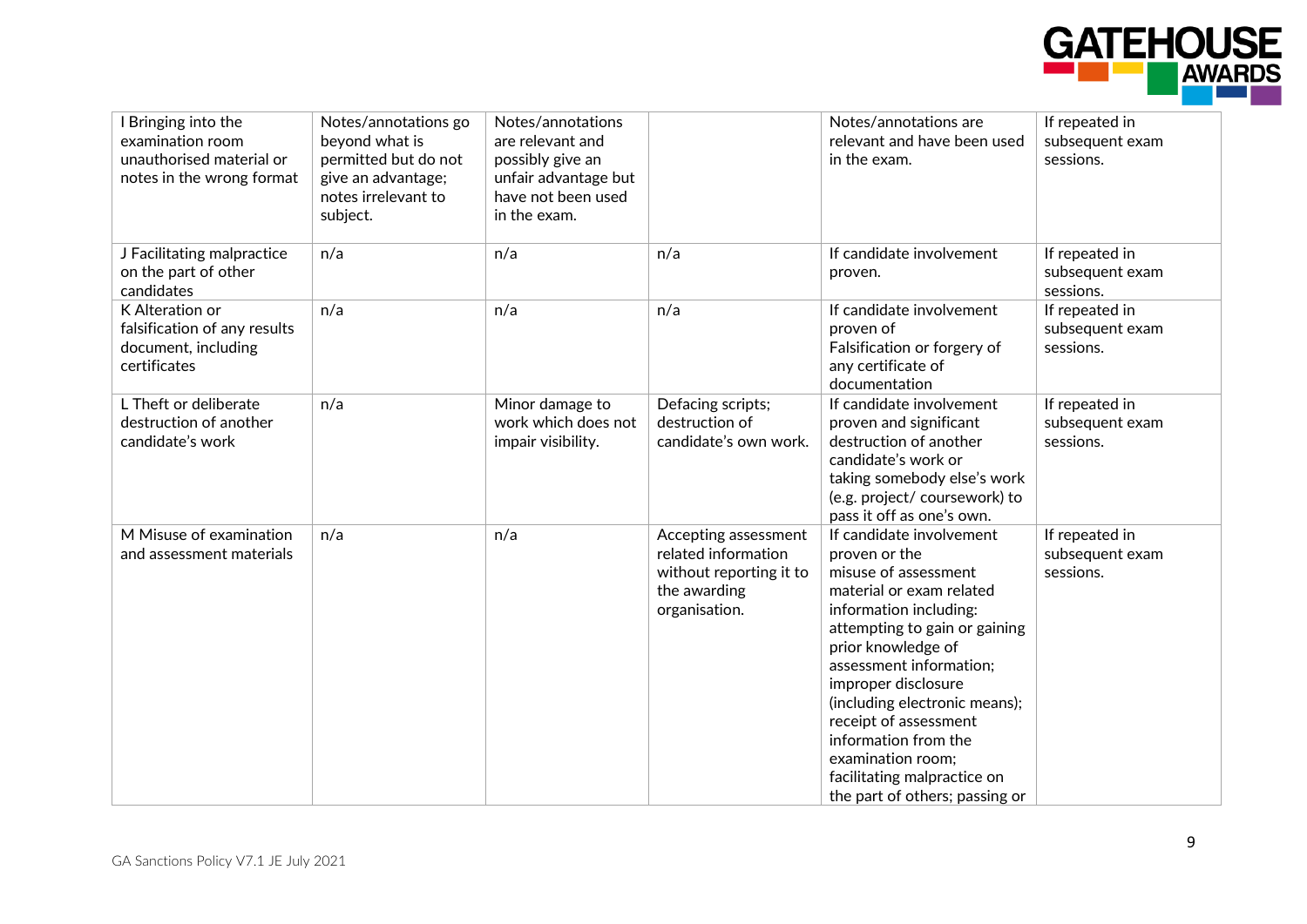

|                                                                                                                                |                                                                                      |                                                                                                    |                                                                                                                                              | distributing assessment<br>related information to others                                                                                                                                                                                                                                                                  |                                                |
|--------------------------------------------------------------------------------------------------------------------------------|--------------------------------------------------------------------------------------|----------------------------------------------------------------------------------------------------|----------------------------------------------------------------------------------------------------------------------------------------------|---------------------------------------------------------------------------------------------------------------------------------------------------------------------------------------------------------------------------------------------------------------------------------------------------------------------------|------------------------------------------------|
| O Mobile phone or similar<br>electronic devices<br>(including iPod, PM3/4<br>player, memory sticks,<br>Smartphone, Smartwatch) | Not in the candidate's<br>possession but make a<br>noise in the<br>examination room. | In the candidate's<br>possession but no<br>evidence of being<br>used by the<br>candidate.          | n/a                                                                                                                                          | In the candidate's possession<br>and evidence of being used<br>by the candidate.                                                                                                                                                                                                                                          | If repeated in<br>subsequent exam<br>sessions. |
| P Copying from another<br>candidate or allowing<br>work to be copied<br>(including the misuse of<br>technology)                | Lending work not<br>knowing it would be<br>copied.                                   | Permitting<br>examination<br>script/work to be<br>copied; showing<br>other candidates'<br>answers. | n/a                                                                                                                                          | Copying from another<br>candidate's script, controlled<br>assessment, non<br>examination assessment.                                                                                                                                                                                                                      | If repeated in<br>subsequent exam<br>sessions. |
| Q Behaving in a way as to<br>undermine the integrity of<br>the examination/<br>assessment                                      | n/a                                                                                  | n/a                                                                                                | n/a                                                                                                                                          | Attempting to obtain<br>certificates fraudulently;<br>attempted bribery;<br>attempting to obtain or<br>supply exam materials<br>fraudulently.                                                                                                                                                                             | If repeated in<br>subsequent exam<br>sessions. |
| R Use of social media for<br>the exchange and<br>circulation of real or fake<br>assessment material                            | n/a                                                                                  | n/a                                                                                                | Accepting/receiving<br>real or fake<br>assessment related<br>information via social<br>media without<br>reporting it to the<br>awarding body | Misuse of assessment<br>material (real or fake)<br>including: attempting to gain<br>or gaining prior knowledge<br>of assessment information<br>via social media; improper<br>disclosure of real or fake<br>assessment information;<br>passing or distributing real or<br>fake assessment related<br>information to others | If repeated in<br>subsequent exam<br>sessions. |